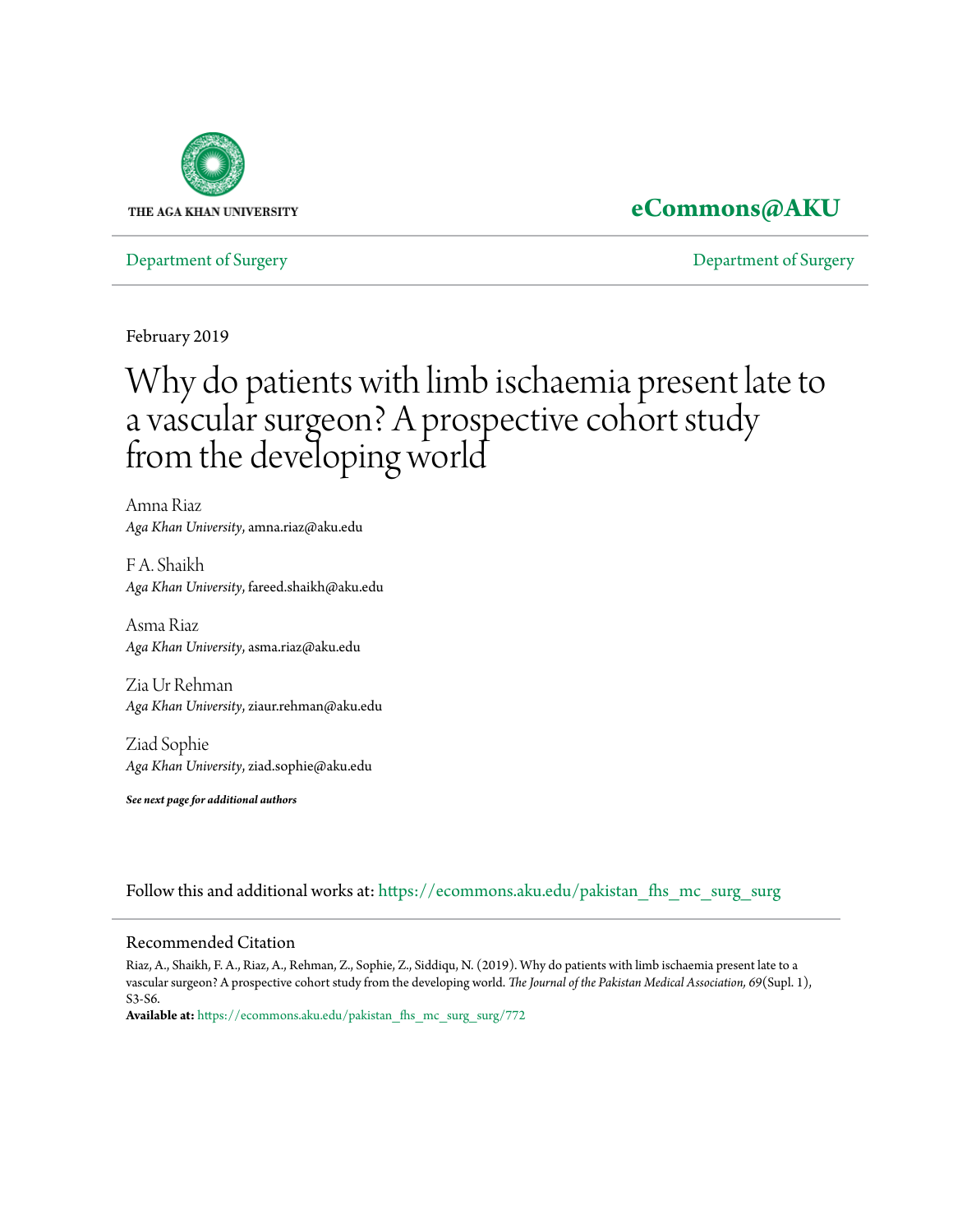#### **Authors**

Amna Riaz, F A. Shaikh, Asma Riaz, Zia Ur Rehman, Ziad Sophie, and Nadeem Ahmed Siddiqu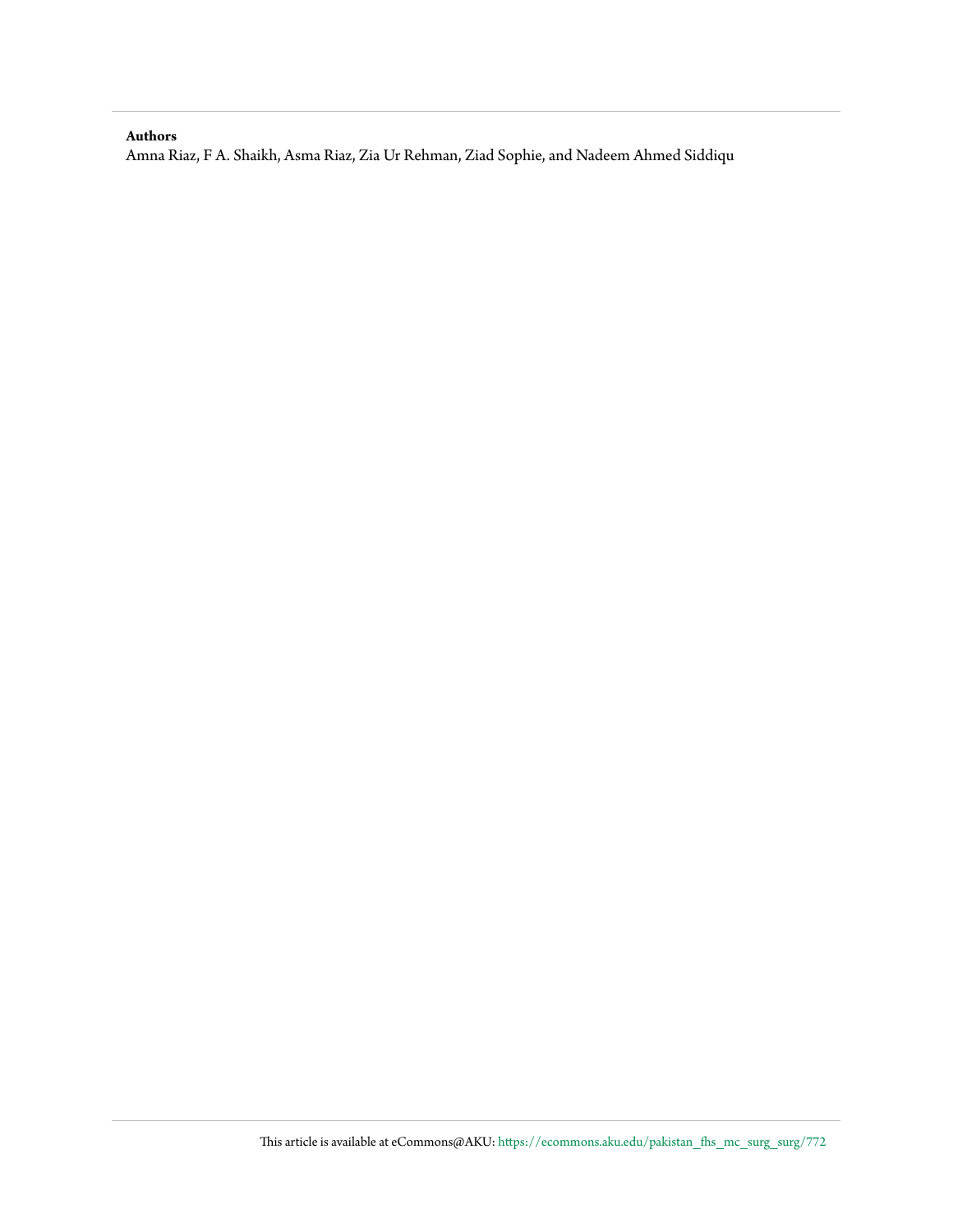# Why do patients with limb ischaemia present late to a vascular surgeon? A prospective cohort study from the developing world

Amna Riaz Khan, Fareed Ahmed Shaikh, Asma Riaz, Zia-Ur-Rehman, Ziad Sophie, Nadeem Ahmed Siddiqui

#### Abstract

Objective: To look into the factors responsible for delay in presentation of limb ischemia patients to a vascular surgeon.

Method: The prospective cohort study was conducted at the Aga Khan University Hospital, Karachi, from October 01, 2016, to August 10, 2018. Patients coming with delayed presentation of both acute and chronic limb ischemia were included. All the patients were assessed by qualified vascular surgeons. SPSS 23 was used for data analysis.

Results: Of the 55 patients, 33(60%) had acute and 22(40%) had chronic limb ischaemia. Mean age of acute cases was 44±23.72 years and it was 60±12.49 years for chronic cases. Overall, the commonest reason behind delay was non-referral by primary physician which was the case with 11(33.3%) patients in the acute group, and 13(59%) in the chronic group. The limb loss in the acute group was 20(60%) and 8(36%) in the chronic group.

Conclusion: Delayed presentation of patients with limb ischaemia is mainly due to non-referral. A robust campaign needs to be launched to reduce the rate of limb loss.

Keywords: Delayed presentation, Factors, Limb ischaemia, Limb loss, Developing world. (JPMA 69: S-3; 2019)

# Introduction

Limb ischaemia can be acute or chronic. Acute limb ischaemia (ALI) threatens the viability of limb by sudden cessation of blood supply.1 Worldwide its incidence is 1.5 cases per 10,000 persons per year.2 Major limb amputation is one of the important complications of ALI, and the most important factor responsible for this is the delay in presentation and revascularisation.3 Despite urgent revascularisation, the incidence proportion of major amputation is up to 15%.4,5 On the other hand, chronic limb ischaemia (CLI) is also a debilitating disease with a worldwide prevalence of more than 200 million people.6 The incidence proportion of major amputation in CLI is 26% over 4 years.7 The presentation varies from asymptomatic to gangrene, and similarly the treatment options range from conservative (medications and exercise) to complex surgical revascularisations.8 Earlier the presentation, the less complex are the treatment options.

Department of Surgery, Aga Khan University Hospital, Karachi, Pakistan. Correspondence: Fareed Ahmed Shaikh. e-mail: fareed.shaikh@aku.edu Timing of presentation followed by intervention from onset of symptoms actually dictates the outcomes in both types of limb ischaemia. For instance, in cases of ALI, the time to intervention should be within 6 hours.<sup>9</sup> Similarly, patients in earlier stages of peripheral arterial disease (PAD) are found to benefit more from conservative treatment.8

In Pakistan, vascular surgery is still in preliminary stages with very limited availability of vascular surgeons at 5-6 tertiary care centres in major cities only. One of those cities is Karachi, the capital of Province Sindh. Except three tertiary care hospitals in Karachi, no other hospital has qualified vascular surgeon in the whole province. The Aga Khan University Hospital (AKUH) is the busiest of those three as far as vascular service is concerned. Our observation is that most of our patients from both within and outside the city present late, and subsequently the outcomes are sub-optimal and less desirable as also reported by an earlier study<sup>10</sup> which mainly audited practices and outcomes in trauma patients only, without stressing much on reasons for delayed presentation. To the best of our knowledge, there has been no study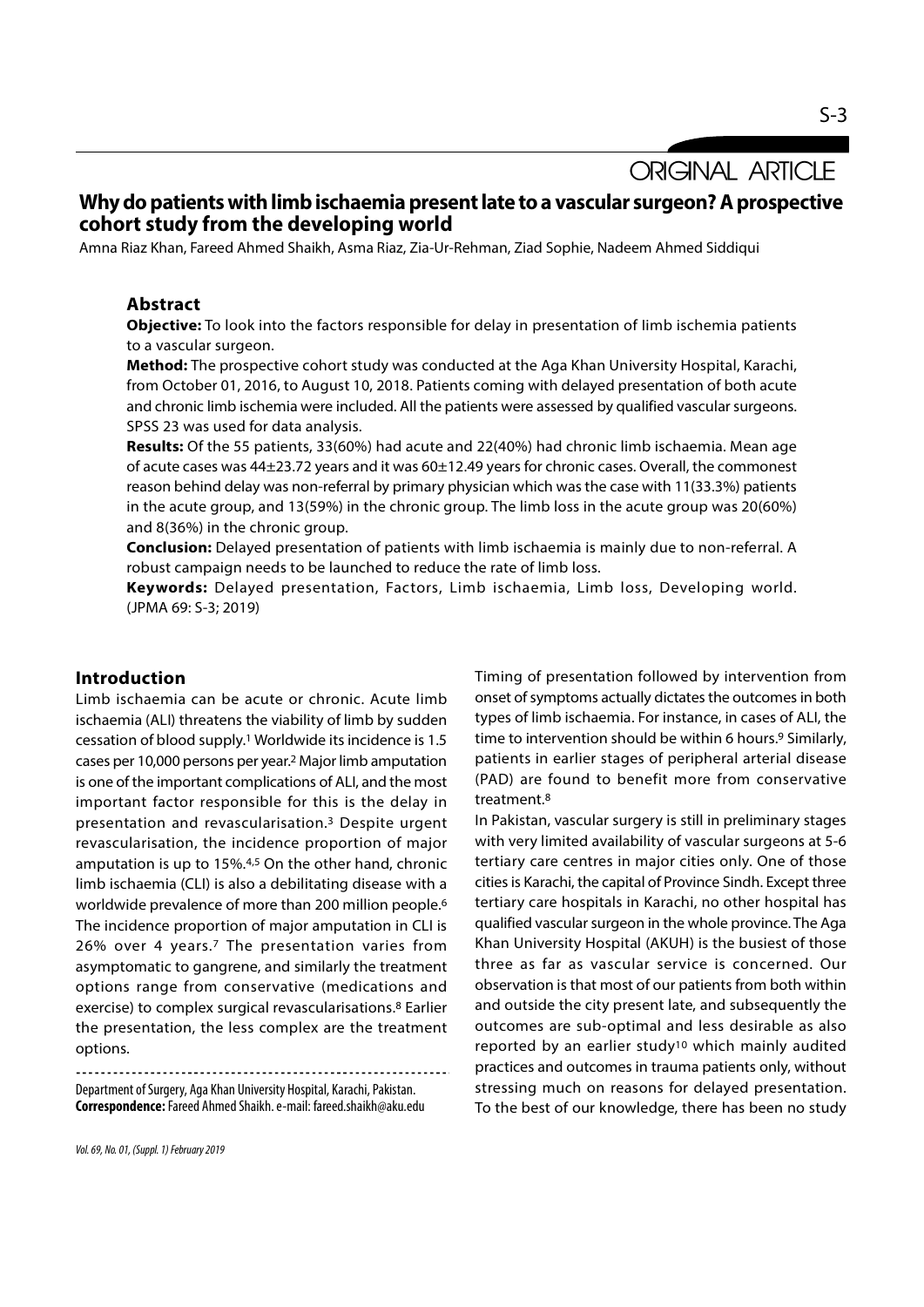with the primary aim of finding out the causes behind delayed presentation of patients with limb ischaemia to a vascular surgeon. The current study was planned to fill the gap by finding out the causes for delayed presentation of patients with limb ischaemia to a vascular surgeon, and to assess the outcomes in terms of salvage or loss of limb.

# Subjects and Methods

The prospective cohort study was conducted at the Aga Khan University Hospital (AKUH), Karachi, from October 01, 2016, to August 10, 2018. After approval was obtained from the institutional ethics review committee, ALI (Group A) and CLI (Group B) patients with delayed presentation either in outpatient clinic or in emergency room were included. Those who came with delayed presentation of ischaemia but had already consulted a qualified vascular surgeon or those who refused to be part of study were excluded. Due to paucity of evidence exact sample size could not be calculated and it was decided to include at least 50 consecutive patients meeting the inclusion criteria.

Delayed presentation for ALI was defined as patients who presented after 6 hours of the onset of symptoms of acute limb ischaemia (Rutherford Stage II).11 For CLI, delayed presentation was defined as those with either rest pain or tissue loss (Rutherford grade IV and onwards) at the time of first presentation.<sup>11</sup> This was considered delayed presentation because ideally CLI patient should consult a vascular surgeon at the time of intermittent claudication. All the patients were assessed and diagnosed by qualified vascular surgeons.

Informed consent was taken from the patients, attendants or guardians. The patient or one of the attendants was interviewed during the admission process regarding reason for delayed presentation. The follow-up information pertaining to limb loss was gathered either directly when the patient had amputation in the same hospital or via phone calls when they had their procedure done elsewhere. Data regarding baseline demographic variables, disease-related variables and reasons for delayed presentation were collected on a pre-designed proforma.

SPSS 23 was used for data entry and analysis. All categorical variables were expressed as frequencies and percentages, while continuous variables were mentioned as mean and standard deviation (SD). Causes for delayed presentation in both the groups were analysed using Chi-square test. P<0.05 was considered significant.

| Variable                       | Acute Limb Ischemia     | <b>Chronic Limb ischemia</b> |
|--------------------------------|-------------------------|------------------------------|
|                                | Group A $(n=33)$        | Group B $(n=22)$             |
| Gender                         |                         |                              |
| Male (%)                       | 23 (69.69%)             | 12 (54.54%)                  |
| Age in years (mean, SD)        | $8-90(44.73 \pm 23.72)$ | 34-90 (60.86±12.49)          |
| Co-morbid                      |                         |                              |
| DM                             | 1(3%)                   | 8 (36.36%)                   |
| <b>HTN</b>                     | $3(9.09\%)$             | 0                            |
| Combination                    | 13 (39.39%)             | $9(40.9\%)$                  |
| None                           | 16 (48.48%)             | 5 (22.72 %)                  |
| Smoker                         | 4 (12.12%)              | 8 (36.36%)                   |
| Non-smoker                     | 29 (87.87%)             | 14 (63.63%)                  |
| Ex-smoker (Quit 10 years back) | 0                       | 0                            |
| Locality                       |                         |                              |
| Within the city                | 17 (51.51%)             | 10(45.54%)                   |
| Outside the city               | 16 (48.48%)             | 12 (54.54%)                  |
| <b>PLANE LASS AND INC.</b>     |                         |                              |

DM: Diabetes Mellitus, HTN: Hypertension

Table-2: Results of Acute Limb Ischemia (Group A).

| <b>Variable</b>                                 | Sample Size (n=33)     |
|-------------------------------------------------|------------------------|
| <b>Mode of Presentation</b>                     |                        |
| Emergency                                       | 31/33 (93.39%)         |
| OPD                                             | 02/33 (6.06%)          |
| Cause                                           |                        |
| Trauma                                          | 18 (54.54%)            |
| RTA                                             | 11 (61%)               |
| Fall                                            | 05 (28%)               |
| Penetrating trauma                              | 02 (11%)               |
| Embolic                                         | 15 (45.45%)            |
| <b>Time of Presentation</b>                     |                        |
| Mean                                            | 85.5 hrs $(\pm 92.67)$ |
| $<$ 12 $h$ rs                                   | 09/33 (27.27%)         |
| $>12$ hrs                                       | 24/33 (72.72%)         |
| <b>Reasons for Delay</b>                        |                        |
| Non-referral by Physician                       | 11/33(33.33%)          |
| <b>Patient unawareness</b>                      | 11/33(33.33%)          |
| Access to a Vascular Surgeon                    | 11/33(33.33%)          |
| <b>Financial Issues</b>                         | 0                      |
| <b>Limb Loss</b><br>$\sim$ $\sim$ $\sim$ $\sim$ | 20/33(60.60%)          |

OPD: Out Patients Department, RTA: Road Traffic Accident.

### Results

Of the 55 patients, 33(60%) had ALI and 22(40%) had CLI.

In Group A, 23(70%) and in Group B 12(54%) were males. The mean age in Group A was 44±23.72 years, while in Group B it was 60±12.49 years. Status regarding co-morbid conditions, smoking and residency was noted for both groups (Table 1).

Causes of injury and reasons for delay were explored and noted for both ALI (Table 2) and CLI (Table 3) patents.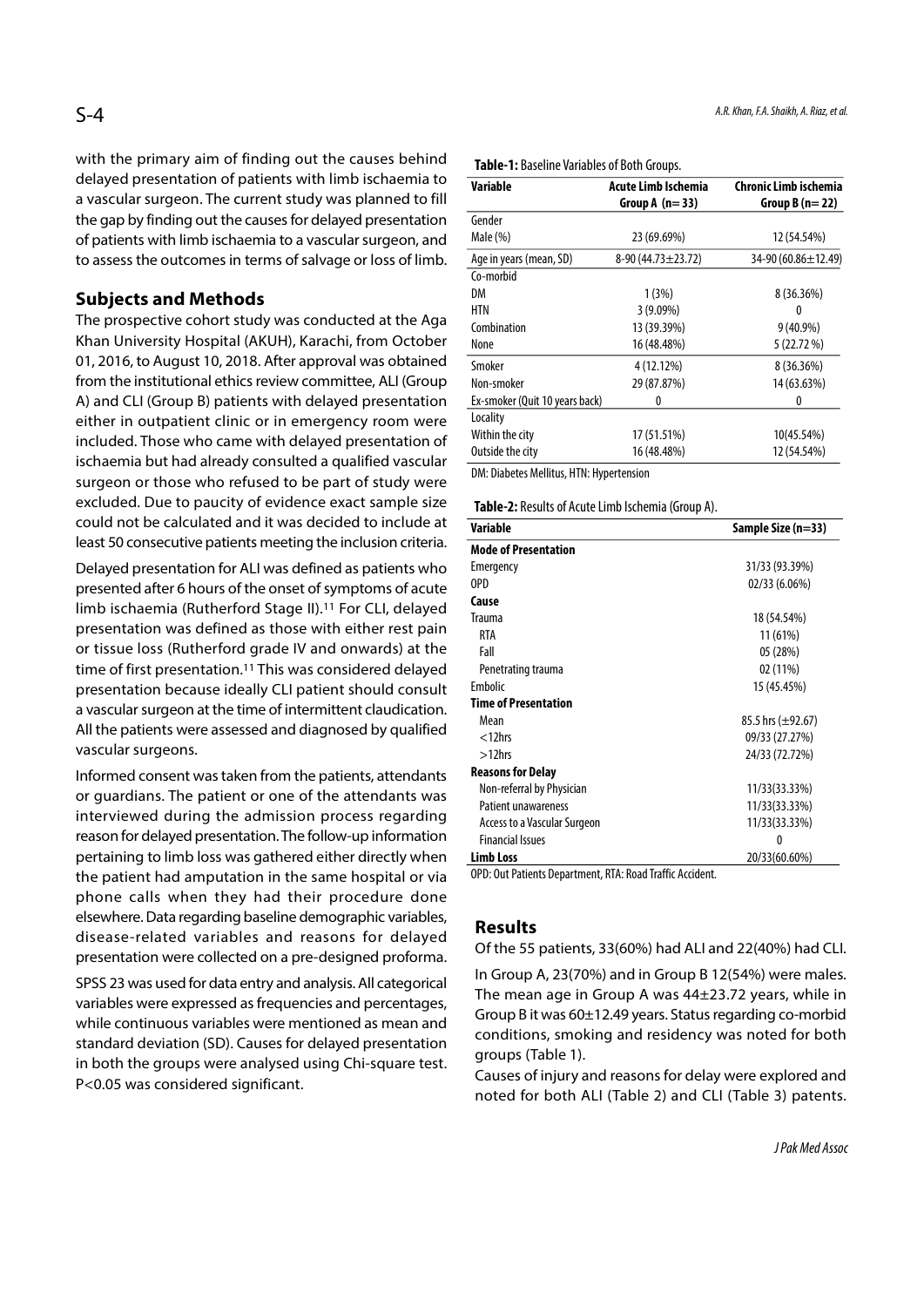

Figure: Mean Duration of Delay (Hours) Vs. Locality of patients with ALI.

Table-3: Results of Chronic Limb Ischemia (Group B).

| <b>Variable</b>                     | Sample Size (n=33) |
|-------------------------------------|--------------------|
| <b>Mode of Presentation</b>         |                    |
| Emergency                           | 07/22 (31.8%)      |
| 0PD                                 | 15/22 (68.18%)     |
| <b>Presenting complaint</b>         |                    |
| <b>Rest pain and Discoloration</b>  | 14/22(63.63%)      |
| Rest pain and non-healing ulcer     | 05/22(22.7%)       |
| Discolouration (only)               | 03/22 (13.63%)     |
| <b>Reasons for Delay</b>            |                    |
| Non-referral by Physician           | 13/22 (59%)        |
| Patient unawareness                 | 08/22 (36.36%)     |
| <b>Financial Issues</b>             | 1/22 (4.54%)       |
| <b>Access to a Vascular Surgeon</b> | 0                  |
| <b>Limb Loss</b>                    | 08/22 (36.36%)     |

# **Discussion**

The cohort study looked into reasons for delayed presentation of ALI and CLI patients to a vascular surgeon. The patients were classified into those from within or outside the city of Karachi to avoid the bias of time required to travel to Karachi.

Regarding patient population, our study is different from earlier retrospective audits [10,12] as it included both case of both types of ischaemia and looked into the reasons for delayed presentation.

The difference in duration of delayed presentation of patients in both groups from within and outside the city was statistically insignificant (p>0.05). This signifies unawareness about the vascular diseases and about the presence of vascular surgeons among both the patients and the primary care physicians. The most likely explanation to this statement is that the patient belonging to Karachi, having quick access to a vascular surgeon round the clock, should ideally reach well in time, but the results turned out to be different.

Among various reasons, inability of primary care physician to diagnose an ischaemic limb, both acute and chronic, and to timely refer the patient to a vascular surgeon stood on top of the list. In a developing country like Pakistan, it is not uncommon to find the history of consultation with a general practitioner and following symptomatic treatment for initial period. The referral to a specialist is usually delayed till the condition gets worse, making it nearly impossible to achieve the ideal outcome. This is mainly due to unawareness about vascular diseases in the general practitioners and partly due to lack of proper referral system in the national healthcare system.

The other common reason is unawareness on the part of patients regarding vascular diseases as an entity. This is related to lack of proper awareness campaign and lower literacy rate countrywide. Working on both will help us achieve the desired outcomes.

Non-availability of a vascular surgeon in the city was also a reason for delayed presentation in many ALI cases. As per our knowledge, in the whole province of Sindh, only Karachi has three centres with qualified vascular surgeons, while the rest of the province is still waiting to have one. A formal fellowship in vascular surgery exists at AKUH, and it is approved by the College of Physicians and Surgeons Pakistan (CPSP). It produces at least one vascular surgeon every two years. This is going to cater to the needs of the province as well as the Country in the future.

Only a minority of patients failed to consult a vascular surgeon due to financial constraints, which was against our expectations considering the level of poverty in the country and the lack of health insurance system.

The rate of limb loss was significantly higher in both groups compared to earlier data13 for CLI and ALI.4,5 A study conducted in India14 mentioned amputation rate of 32% in patients who presented 24 hours after the onset of ALI, which is nearly half that in our study, likely due to the reasons mentioned above. Majority of these patients are young or still working as seen in our study. The whole family is usually dependent on them. Loss of one limb axes the income of the whole family. In terms of limitations, we did not include other centres of Karachi that also receive ALI and CLI patients and that might affect the overall picture. However, our hospital is serving a large proportion of such patients. Also, we did not consider the level of arterial occlusion/injury in ALI cases, which is an important risk factor along with timing as far as the